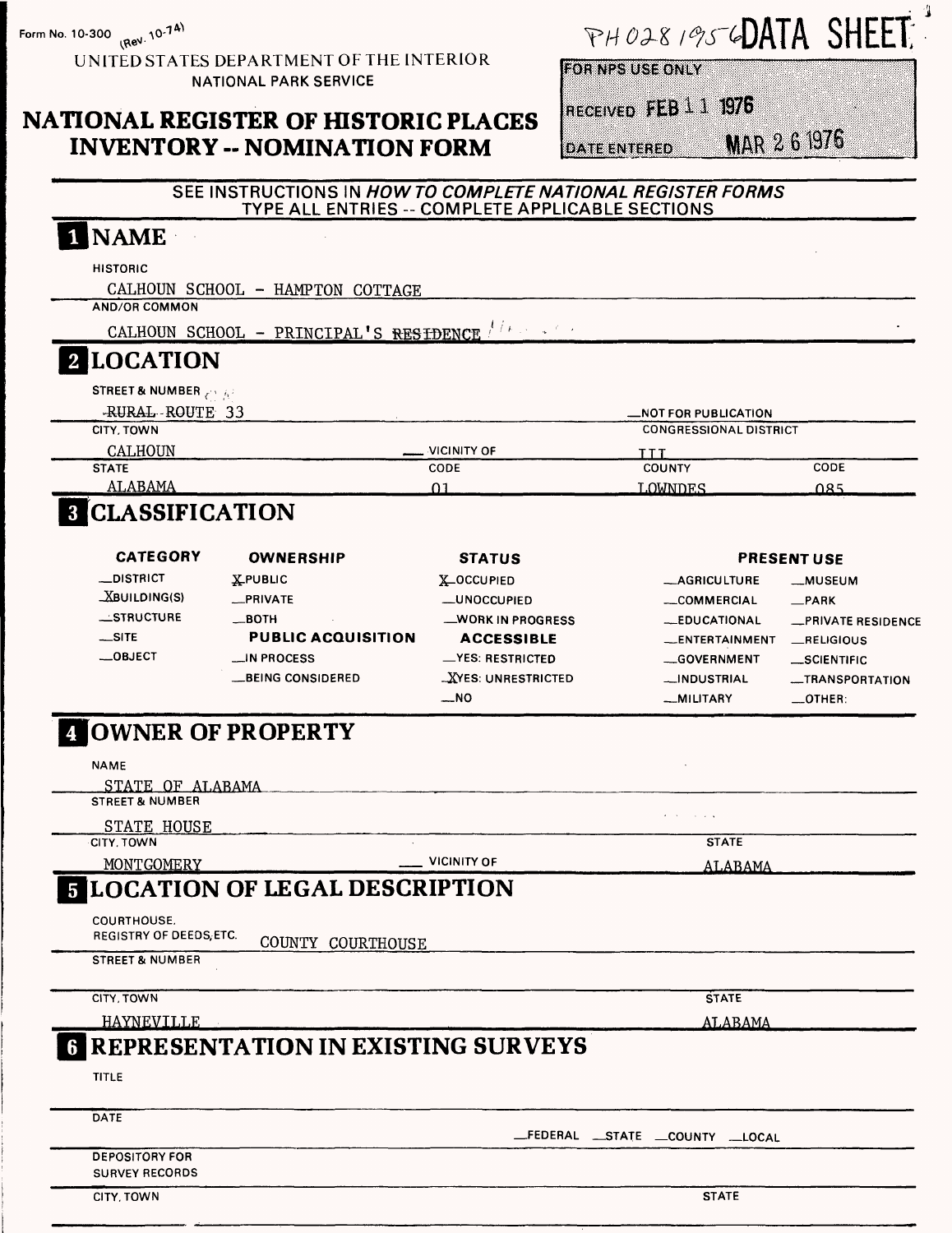

|                                                        | <b>CONDITION</b>                              | <b>CHECK ONE</b>                      | <b>CHECK ONE</b>                 |        |
|--------------------------------------------------------|-----------------------------------------------|---------------------------------------|----------------------------------|--------|
| __EXCELLENT<br>$\equiv$ GOOD<br>$\underline{X}_{FAIR}$ | __DETERIORATED<br>__RUINS<br><b>UNEXPOSED</b> | <b>XUNALTERED</b><br><b>__ALTERED</b> | <b>XORIGINAL SITE</b><br>__MOVED | DATE__ |

DESCRIBETHE PRESENT AND ORIGINAL (IF KNOWN) PHYSICAL APPEARANCE

The Calhoun School was established in 1892 at Calhoun, Alabama, by Miss Charlotte R. Thorn, and her friend Miss Mabel Dillingham. The two women who had taught together at Hampton Institute, came to Alabama at the request of Booker T. Washington. Between 1892 and her death in 1932 Miss Thorn built Calhoun into one.of the most influential Negro Schools in the South.

The campus of Calhoun School consists of approximately ten acres and some seven structures. Unfortunately, most of the structures associated with the school's early history have been torn down and replaced by contemporary buildings. These older structures include a dispensary, a teacher's bungalow, and Hampton Cottage, all built between 1900-1930. The only building of historic nature from the earlier founding period is Hampton Cottage, the present principal's residence. Originally built as one of the six teacher's cottages, it has been used by the principals since 1947 when the founder's residence, Thorn Cottage, burned.

Built between 1900-1910, this simple two-story frame building follows a basic rectangular plan and is elevated on a three to five foot foundation. Four slender Tuscan columns support the half-hipped roof portico which covers three of the five bays of the facade. The central doorway with casement window sidelights and transom as well as the four over four double hung sash windows are simply trimmed. Windows on the second story follow the same symmetrical placement and include a smaller double set over the front entrance. Black louvered shutters flank the windows on the front and side elevations. The hipped roof has a modified deck which once housed a skylight, two interior chimneys and boxed cornices.

A small balustraded porch with square columns is located on the south side and at one time gave access to the living room, but the door has now been covered on both sides.

The north elevation has a three sided bay projection with the same double hung casement windows and shutters. The rear elevation is quite simple; windows lack shutters and a back porch has been enclosed by the present occupant to make another room.

The interior of the house follows a central hall floorplan with double parlor to the left of the main entrance, and dining room with bay to the right. A kitchen, half bath, pantry and breakfast room are located at the rear of the house. Stairs lead to a second floor reception hall and four bedrooms. Although the original wood work and mantels remain, floors and ceilings have been covered over with contemporary materials.

The house is located on a hill surrounded by mature trees and shrubs.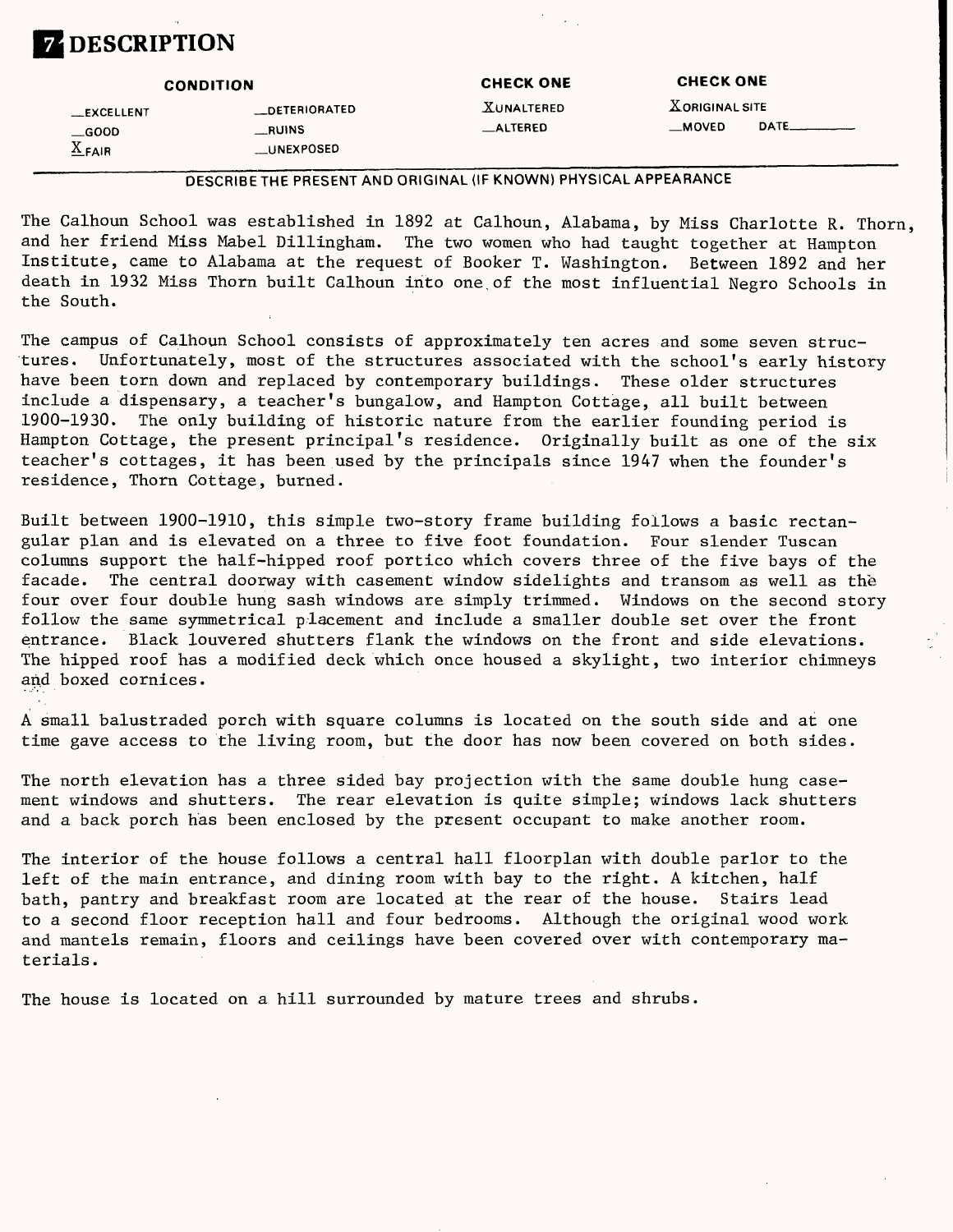

| <b>PERIOD</b>          | AREAS OF SIGNIFICANCE -- CHECK AND JUSTIFY BELOW |                                    |                               |                          |
|------------------------|--------------------------------------------------|------------------------------------|-------------------------------|--------------------------|
| <b>_PREHISTORIC</b>    | <b>_ARCHEOLOGY-PREHISTORIC</b>                   | COMMUNITY PLANNING                 | <b>LANDSCAPE ARCHITECTURE</b> | RELIGION                 |
| $-1400-1499$           | _ARCHEOLOGY-HISTORIC                             | __CONSERVATION                     | $\equiv$ LAW                  | __SCIENCE                |
| $-1500 - 1599$         | <b>__AGRICULTURE</b>                             | <b>ECONOMICS</b>                   | __LITERATURE                  | __SCULPTURE              |
| $-1600-1699$           | <b>ARCHITECTURE</b>                              | $\underline{X}_{\text{EDUCATION}}$ | -MILITARY                     | _SOCIAL/HUMANITARIAN     |
| $-1700-1799$           | $-$ ART                                          | <b>ENGINEERING</b>                 | __MUSIC                       | $_{-}$ THEATER           |
| $X_1$ 800-1899         | COMMERCE                                         | EXPLORATION/SETTLEMENT             | __PHILOSOPHY                  | __TRANSPORTATION         |
| $\underline{X}_1$ 900- | COMMUNICATIONS                                   | __INDUSTRY                         | _POLITICS/GOVERNMENT          | $\equiv$ OTHER (SPECIFY) |
|                        |                                                  | <b>LINVENTION</b>                  |                               |                          |
|                        |                                                  |                                    |                               |                          |
| <b>SPECIFIC DATES</b>  |                                                  | <b>BUILDER/ARCHITECT</b>           |                               |                          |

#### **STATEMENT OF SIGNIFICANCE**

Hampton Cottage, the principal's residence, of the Calhoun School is the last surviving historic structure on the campus of this school, which is one of the best examples of the influence of the Hampton-Tuskegee vocationalism on black education at the rural level at the turn of the century. The house, built between 1900-1910 was originally one of six teacher's cottages and has only been used by the principal since 1947 when Thorn Cottage, the founder's and principal's residence, was destroyed by fire.

The Calhoun Colored School was founded in 1892 by Miss Charlotte R. Thorn with the assistance of her friend and fellow teacher Miss Mable Dillingham. Both women had developed a strong interest in black education before coming to Alabama. Miss Thorn, who was born and raised in New Haven, Connecticut, met General Samuel C. Armstrong, Hampton's founder and ideological father, in the late 1880's at a time when she was in search of a vocation. General Armstrong asked her to take a teaching position at Hampton. While there she met Booker T. Washington, who told her of the educational deprivation of the black children Washington urged her to go South and open a school in Lowndes County in the heart of Alabama's black belt. In 1892 with the full support of General Armstrong, Washington, and their financial supporters, Misses Thorn and Dillingham moved South.

After purchasing land from Edward D. Chesnutt, a white land owner who helped the school in many ways, Miss Thorn proceeded to construct an extensive physical plant. By the first decade of this century the Calhoun Colored School boasted schoolhouses, dormitories, barns, and shops. According to Charles Dabney, an historian of Southern education, the Calhoun School, ". . . took its place among the important schools for Negroes in the South.

The primary reason for the school's success in the eyes of white educators was Miss Thorn's highly successful program of vocational education and community work. When in 1917 Thomas J. Jones, a sociologist who specialized in Negro education, published his landmark study titled "Black Education" for the Department of Education, he described the Calhoun School as being among the best of its type in the South. Jones, like almost all white educators, supported the Hampton-Tuskegee approach to black education. His assessment of the school's organization, which reflects this attitude, is an excellent description of the curriculum and activities of the rural schools modeled on Hampton-Tuskegee "special education". This approach, as Jones' description illustrates, stressed vocationalism to the almost total exclusion of academic courses and promoted "community work" as a method of economic self help.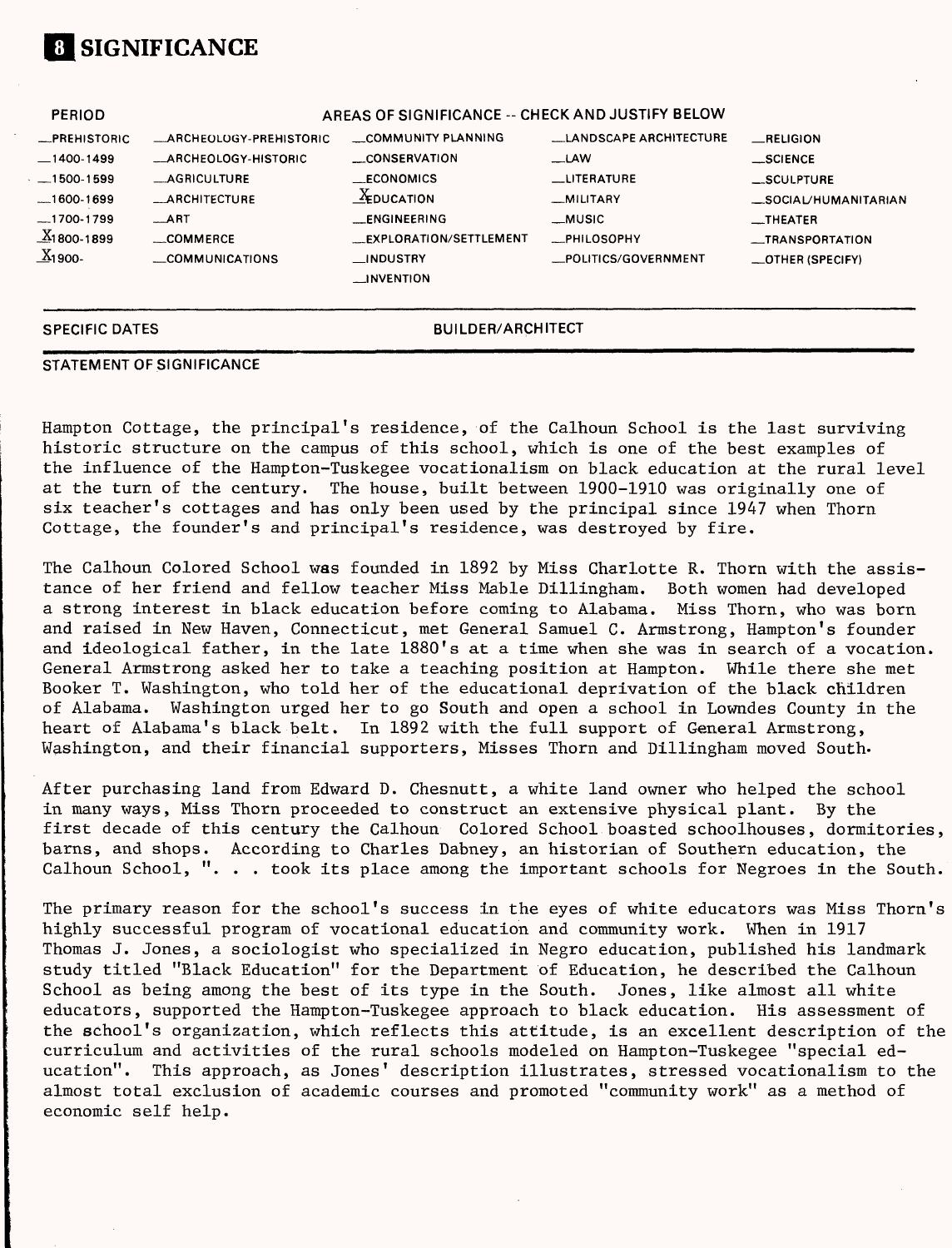# 9 MAJOR BIBLIOGRAPHICAL REFERENCES

Dabney, Charles, Universal Education in the South (Chapel Hill, 1936). Jones, Thomas J., Negro Education (Washington, 1917). Owen, Thomas, <u>A History of Alabama</u> and Dictionary of Alabama Biography

| <b>IDGEOGRAPHICAL DATA</b>                                                                     |                                                                  |                                                         |                                                                                                                                                                                                                                                                 |
|------------------------------------------------------------------------------------------------|------------------------------------------------------------------|---------------------------------------------------------|-----------------------------------------------------------------------------------------------------------------------------------------------------------------------------------------------------------------------------------------------------------------|
| ACREAGE OF NOMINATED PROPERTY 10ne Acre                                                        |                                                                  |                                                         |                                                                                                                                                                                                                                                                 |
| UTM REFERENCES                                                                                 |                                                                  |                                                         |                                                                                                                                                                                                                                                                 |
| Latitude:<br>A<br>ZONE EASTING<br>С                                                            | $32^{\circ}$<br>03'<br>28''<br><b>NORTHING</b>                   | Longitude: $.86o$<br><b>EASTING</b><br><b>ZONE</b><br>D | <b>NORTHING</b>                                                                                                                                                                                                                                                 |
| <b>VERBAL BOUNDARY DESCRIPTION</b>                                                             |                                                                  |                                                         |                                                                                                                                                                                                                                                                 |
|                                                                                                |                                                                  |                                                         |                                                                                                                                                                                                                                                                 |
|                                                                                                |                                                                  |                                                         |                                                                                                                                                                                                                                                                 |
|                                                                                                |                                                                  |                                                         |                                                                                                                                                                                                                                                                 |
|                                                                                                |                                                                  |                                                         |                                                                                                                                                                                                                                                                 |
|                                                                                                |                                                                  |                                                         |                                                                                                                                                                                                                                                                 |
|                                                                                                |                                                                  |                                                         |                                                                                                                                                                                                                                                                 |
|                                                                                                |                                                                  |                                                         | LIST ALL STATES AND COUNTIES FOR PROPERTIES OVERLAPPING STATE OR COUNTY BOUNDARIES                                                                                                                                                                              |
| <b>STATE</b>                                                                                   | CODE                                                             | <b>COUNTY</b>                                           | CODE                                                                                                                                                                                                                                                            |
|                                                                                                |                                                                  |                                                         |                                                                                                                                                                                                                                                                 |
| <b>STATE</b>                                                                                   | CODE                                                             | <b>COUNTY</b>                                           | CODE                                                                                                                                                                                                                                                            |
|                                                                                                |                                                                  |                                                         |                                                                                                                                                                                                                                                                 |
| <b>IT FORM PREPARED BY</b><br>NAME / TITLE                                                     |                                                                  |                                                         |                                                                                                                                                                                                                                                                 |
| James Sheire, Historian                                                                        |                                                                  |                                                         | DATE                                                                                                                                                                                                                                                            |
| ORGANIZATION Office of Archaeology and Historic Preservation,<br>National Park Service         |                                                                  |                                                         |                                                                                                                                                                                                                                                                 |
| <b>STREET &amp; NUMBER</b>                                                                     |                                                                  |                                                         | <b>TELEPHOI</b>                                                                                                                                                                                                                                                 |
| 1100 L Street N.W.                                                                             |                                                                  |                                                         |                                                                                                                                                                                                                                                                 |
| <b>CITY OR TOWN</b>                                                                            |                                                                  |                                                         | <b>STATE</b>                                                                                                                                                                                                                                                    |
| Washington,                                                                                    |                                                                  |                                                         | D.C                                                                                                                                                                                                                                                             |
| STATE HISTORIC PRESERVATION OFFICER CERTIFICATION                                              |                                                                  |                                                         |                                                                                                                                                                                                                                                                 |
|                                                                                                | THE EVALUATED SIGNIFICANCE OF THIS PROPERTY WITHIN THE STATE IS: |                                                         |                                                                                                                                                                                                                                                                 |
| NATIONAL __                                                                                    |                                                                  | STATE $\angle$                                          | $\mathsf{LOCAL} \_\_$                                                                                                                                                                                                                                           |
|                                                                                                |                                                                  |                                                         |                                                                                                                                                                                                                                                                 |
| criteria and procedures set forth by the National Park Service.                                |                                                                  |                                                         | As the designated State Historic Preservation Officer for the National Historic Preservation Act of 1966 (Public Law 89-665). I<br>hereby nominate this property for inclusion in the National Register and certify that it has been evaluated according to the |
| STATE HISTORIC PRESERVATION OFFICER SIGNATURE                                                  |                                                                  | rivard.                                                 |                                                                                                                                                                                                                                                                 |
| <b>TITLE</b><br>5HP8 ala                                                                       |                                                                  |                                                         | DATE Feb. 6, 1976                                                                                                                                                                                                                                               |
| <b>ROR NESLUSE ONLY</b><br>I HEREBY CERTIFY HAT THIS PROPER SANCLUDED IN THE NATIONAL REGISTER |                                                                  |                                                         |                                                                                                                                                                                                                                                                 |
|                                                                                                |                                                                  |                                                         |                                                                                                                                                                                                                                                                 |
|                                                                                                |                                                                  |                                                         |                                                                                                                                                                                                                                                                 |
| dibe<br>2388338                                                                                | ACHEOLOGY AND LISTORIC PRESERVATION                              |                                                         | DATE 726/76                                                                                                                                                                                                                                                     |
|                                                                                                |                                                                  |                                                         |                                                                                                                                                                                                                                                                 |
| I HENAHONAU HECISI                                                                             | 18                                                               |                                                         |                                                                                                                                                                                                                                                                 |

GPO 892-453